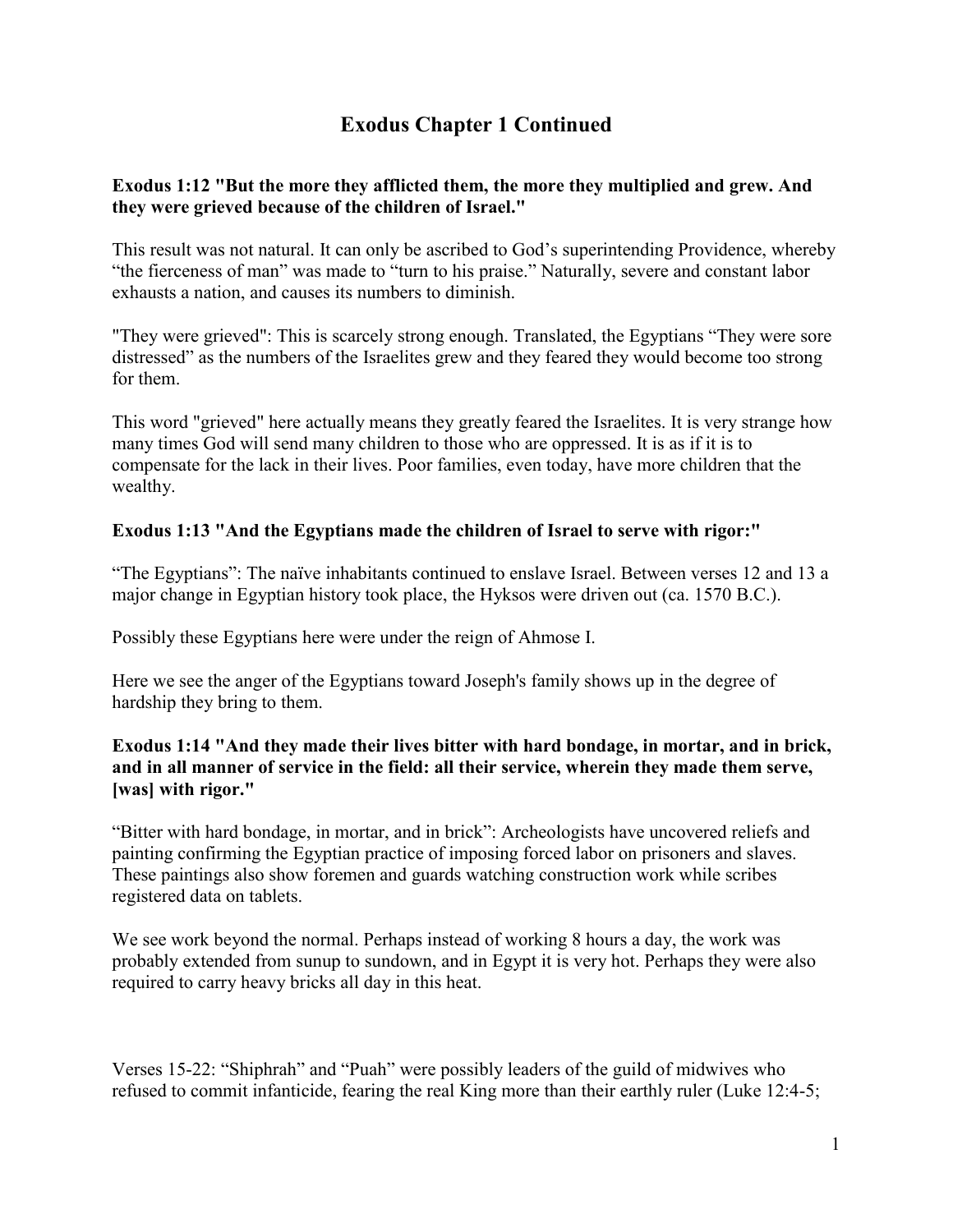Acts 5:29). These women were likely Egyptians who came to faith in Yahweh and were included in Israel (He provided households for them).

## **Exodus 1:15 "And the king of Egypt spake to the Hebrew midwives, of which the name of the one [was] Shiphrah, and the name of the other Puah:"**

This Pharaoh would be Amenhotep I (1545-1525 B.C.), who commanded the midwives to kill the Hebrew boys (verses 15-22), being succeeded by Thutmose I (1525-1508 B.C.), who commanded the Hebrew boys to be thrown into the Nile (verse 22).

These Pharaohs, like their spiritual predecessors Cain and Esau, and like their successors Haman and Herod, were tolls of Satan for the attempted destruction of the Seed of the Woman. But God providentially overruled their wicked plans and thus preserved the Messiah's line.

These midwives were like doctors of today. They assisted in the birth of a child. This is an old profession, and many women prefer them over a conventional doctor even today.

"Shiphrah" seems to be a Hebrew name, and it means elegant or beautiful.

"Puah" means one who cries out.

## **Exodus 1:16 "And he said, When ye do the office of a midwife to the Hebrew women, and see [them] upon the stools; if it [be] a son, then ye shall kill him: but if it [be] a daughter, then she shall live."**

The failure of rigorous bondage to suppress population growth necessitated that different measures were taken; hence, the royal order to the Hebrew midwives to murder male infants at birth.

"Stools": Literally "two stones" on which the women sat to deliver.

Their function was to save lives, but here we see the king ordering them to destroy all the boy babies. The stool mentioned here is a special chair built for the purpose of child birth. We know the midwife would be the first to see the child and would have the opportunity to kill the baby. Here the king gave them a mandate. Disobeying the king could cause them to lose their heads. If these were Hebrew midwives, it is totally opposed to their respect for life. As we have said before, children were believed to be blessings from God and should not be destroyed.

## **Exodus 1:17 "But the midwives feared God, and did not as the king of Egypt commanded them, but saved the men children alive."**

"The midwives feared God": These brave, older women reverenced their God and thus obeyed Him and not man. They obviously understood that children were a gift from God and that murder was wrong. The two midwives mentioned by name were probably the leading representatives of their profession, for it is unlikely that such a burgeoning population had only two midwives to deal with all the births.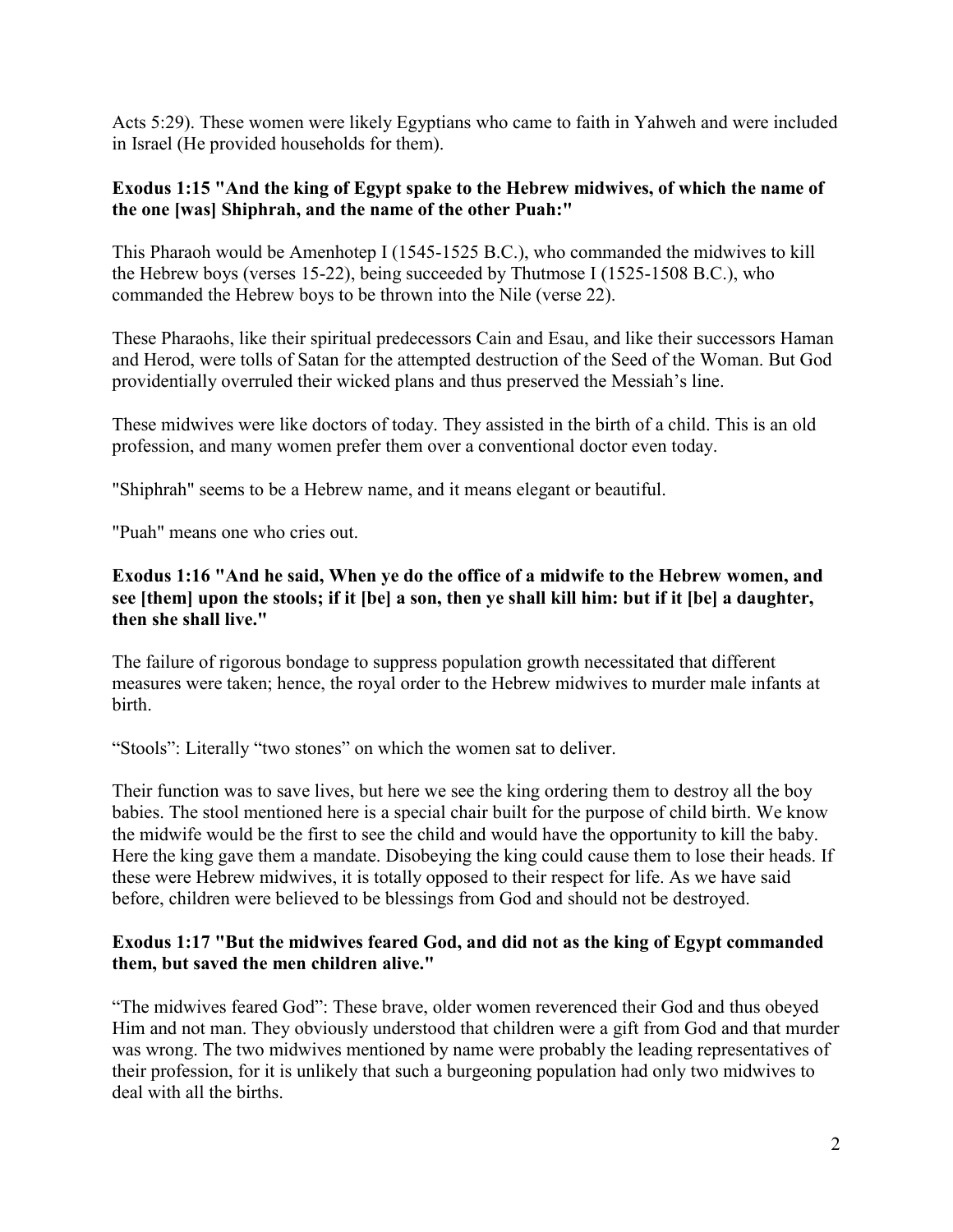"And did not as the king of Egypt commanded them, but saved the men children alive": If they truly had not made even one Hebrew male delivery during the months of Pharaoh's murderous program, then their response would have been laudable and justified by Old Testament ethics. However, if they were partially truthful and partially lying, they were just as blameworthy as Rahab, Abraham, Isaac, or Jacob was where when they lied.

In verse 17, we see a strong statement indicating that these midwives feared God. This almost certainly makes them Hebrew, because Egyptians knew little about the real God. We see numerous Scriptures throughout the Bible telling us to obey those in government, but we see a higher law than the government. We must not break God's law to obey government. We are subject to the law of the land and should be good citizens, but if in so doing we break God's law, we must first obey God.

## **Exodus 1:18 "And the king of Egypt called for the midwives, and said unto them, Why have ye done this thing, and have saved the men children alive?"**

Perceiving by the increase of the Israelites; that they did not obey his commands.

"And said unto them, why have ye done this thing, and have saved the men children alive?" Not only did not kill them, but did everything for them that were necessary for their future preservation and health (see Ezek. 16:4).

The anger of the king had been kindled toward these midwives.

Verses 19-20: Rather than trying to argue for a justifiable lie on the part of midwives seeking to protect God's people, take it as a statement of what was true: God was directly involved in this affair of birth and national growth. That's the key to understanding why no decree of Pharaoh would work out as he intended, and why Hebrew women were so healthy and gave birth with ease.

## **Exodus 1:19 "And the midwives said unto Pharaoh, Because the Hebrew women [are] not as the Egyptian women; for they [are] lively, and are delivered ere the midwives come in unto them."**

The statement by the midwives: "Because the Hebrew women [are] not as the Egyptian women; for they [are] lively, and are delivered ere the midwives come in unto them" is probably a lie in light of the statement (in verse 17); "and did not as the king of Egypt commanded them, but saved the men children alive".

Here we see midwives facing their death, because they will not kill these boy babies. This is the very thing martyrs are made of. They were unwilling to go against what they believe, even if they know they would be killed for their stand they have taken. They not only were brave, but were smart as well. This was probably the only excuse that Pharaoh would believe.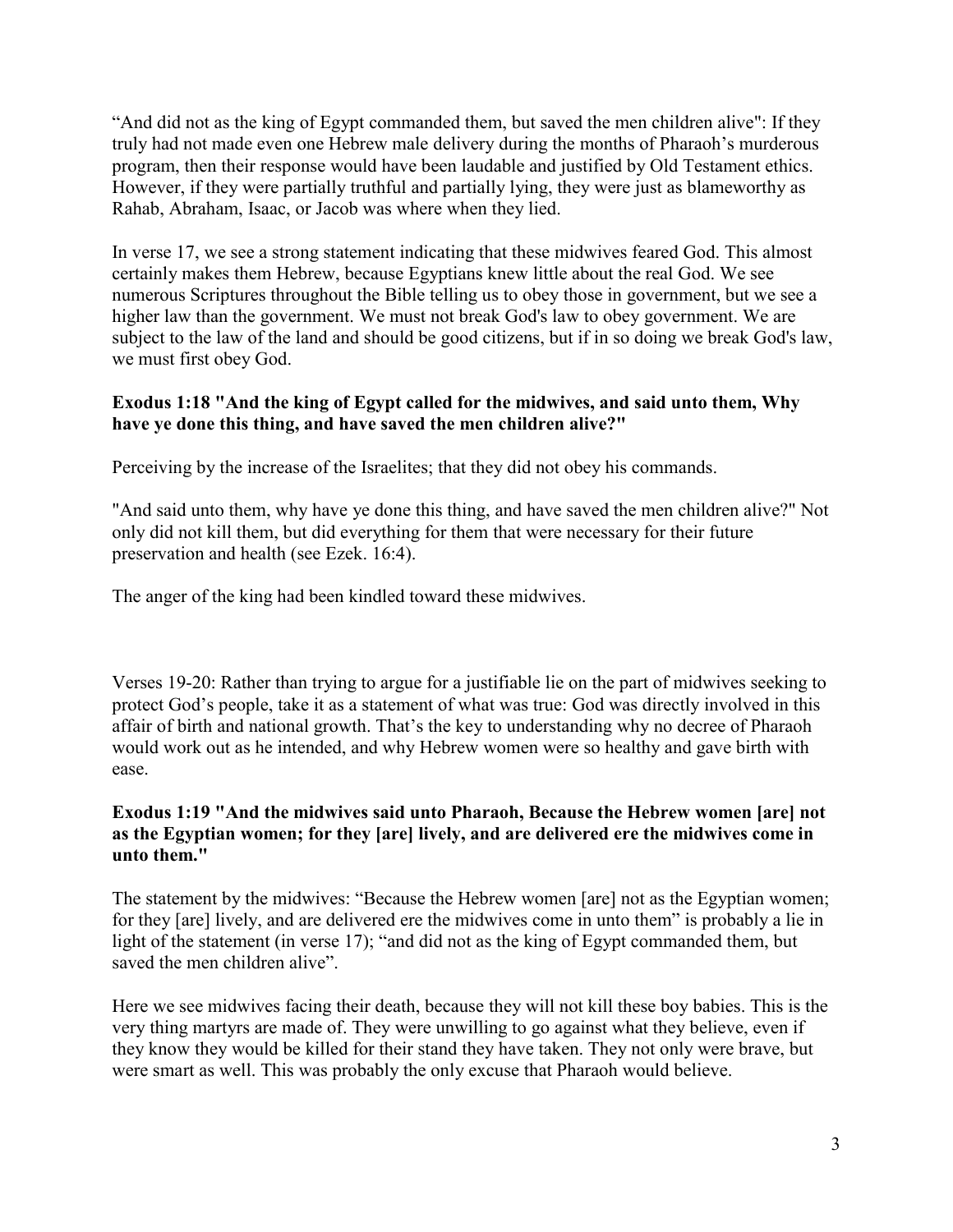### **Exodus 1:20 "Therefore God dealt well with the midwives: and the people multiplied, and waxed very mighty."**

If they truly had not made even one Hebrew male delivery during the months of Pharaoh's murderous program, then their response would have been laudable and justified by Old Testament ethics. However, if they were partially truthful and partially lying, they were just as blameworthy as Rahab, Abraham, Isaac, or Jacob was when they lied.

It appears from this Scriptures above, that God probably softened the heart of the Pharaoh and caused him not to punish the midwives. God controls all people, not just the ones who have decided to follow Him. We see that Pharaoh's plan backfired on him and that multiplying of the people went on without Pharaoh's blessing.

#### **Exodus 1:21 "And it came to pass, because the midwives feared God, that he made them houses."**

The juxtaposition of the account of their lie to Pharaoh with the statement that God dealt well with them in verse 20 might appear to imply an endorsement of their lie. But this suspicion cannot be sustained in the text, for twice it attributes the reason for God's blessing them the fact that they "feared [believed] "God"

Whether this means physical houses or whether this means God blessed them with a family, we really do not know; but whatever it was, it is a blessing abundantly from God. God overlooked them lying to the Pharaoh because they took no thought for themselves in sparing these babies' lives.

#### **Exodus 1:22 "And Pharaoh charged all his people, saying, Every son that is born ye shall cast into the river, and every daughter ye shall save alive."**

The failure of the extermination program demanded of the midwives finally caused Pharaoh to demand that all his subjects get involved in murdering newborn boys.

This was like human sacrifice. The Nile River was worshipped by the Egyptians. These Egyptian people would see the day when they would regret the murdering of these babies, for the tenth plague would kill their firstborn.

# **Exodus Chapter 1 Continued Questions**

- 1. In verse 12, the more they afflicted them, the more they
- 2. Who was grieved by this?
- 3. What does "grieved" actually mean?
- 4. What word describes the severity of their service?